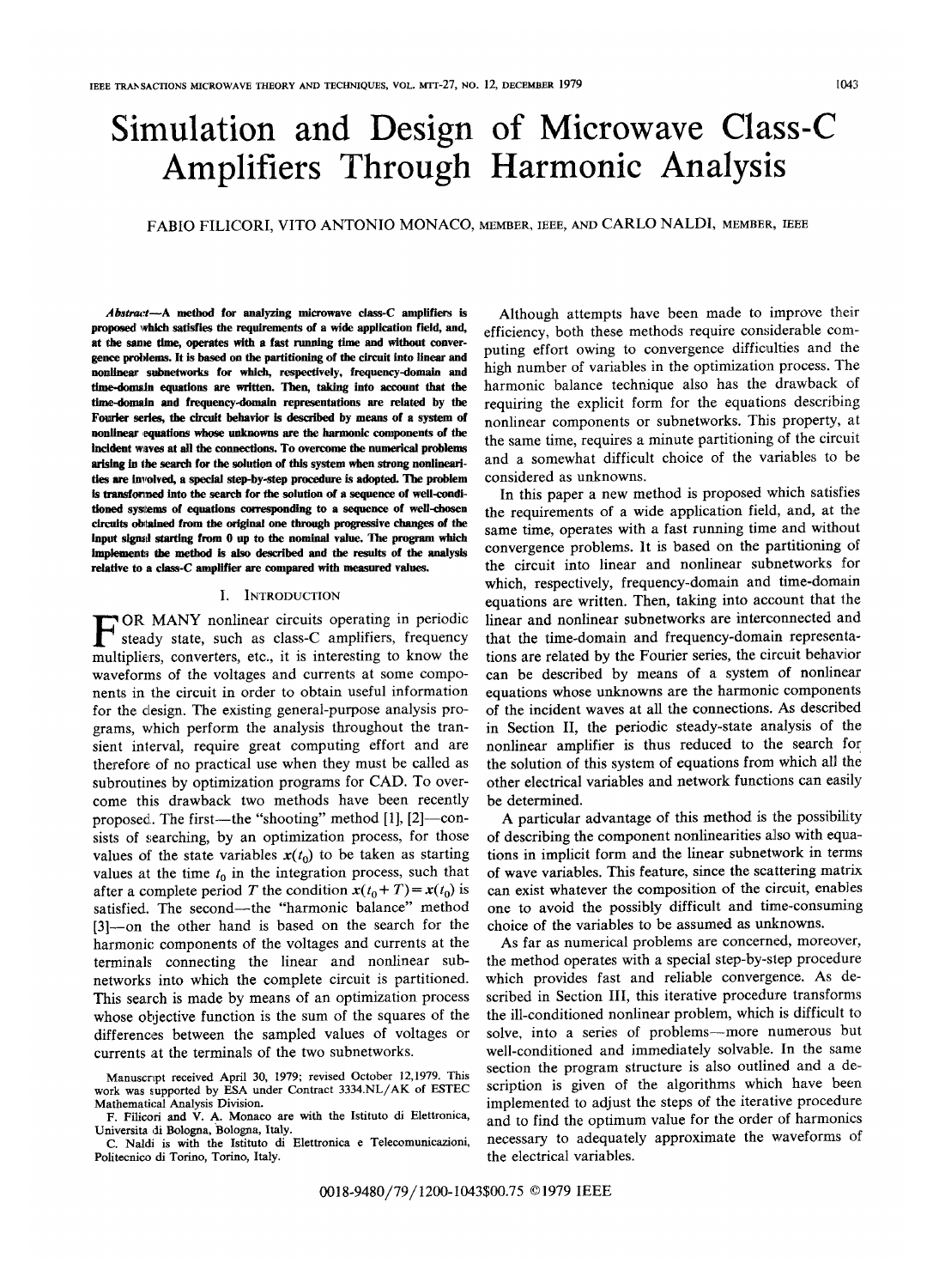In Section IV the results of computations relative to a class-C amplifier which has been implemented on microstrip are compared with those obtained by measurements effected on the same amplifier.

### II. DESCRIPTION OF THE HARMONIC ANALYSIS **METHOD**

In microwave class-C amplifiers the nonlinearities are confined to the active device while all the remaining elements, such as the case parasitics and the matching network components, are linear and constitute the larger part of the circuit. Thus the harmonic analysis applied to the determination of the periodic steady-state response of class-C amplifiers allows advantage to be taken of the easiness of the frequency-domain analysis of linear circuits. It is therefore clearly convenient to partition the circuit so as to obtain a linear subnetwork containing all the linear components, to which other subnetworks made up of nonlinear elements are connected (as shown in Fig. 1).

Although it is somewhat difficult to give general rules for the circuit partitioning which are valid whatever its composition, it is also easy to understand that the nonlinear subnetworks should be simple enough to allow an easy formulation of their equations. On the other hand, for the sake of efficiency, there should be a small enough number of subnetworks on which the number of variables depends.

As far as the nonlinear subnetworks are concerned, the voltages and the currents at the  $N$  connections are assumed as variables and must satisfy the system of N nonlinear equations:

$$
f_j\left(v, \frac{dv}{dt}, \dots \frac{d^s v}{dt^s}; i, \frac{di}{dt}, \dots \frac{d^r i}{dt^r}\right) = 0,
$$
  
for  $j = 1, 2, \dots, N$   
 $\forall t, 0 \le t < T$  (1)

where  $v(t), \dots, d^s v/dt^s, i(t), \dots, d^r i/dt^r$  are the column vectors of the voltages, currents, and their time derivatives up to the maximum order present in the equations, and  $T$ is the period of the circuit response. For the linear subcircuit, on the other hand, the harmonic components of the voltages and currents at the same  $N$  connections are assumed as variables and must satisfy the frequencydomain linear equations:

$$
A_k V_k + B_k I_k = C_k, \qquad k = 0, 1, \cdots, M \tag{2}
$$

where  $M$  is the maximum order of harmonics necessary to adequately approximate the voltage and current waveforms,  $V_k, I_k$  are the column vectors of the kth harmonics of the voltages and currents at the connections,  $A_k$  and  $B_k$ the matrices describing the linear circuit, and  $C_k$  is a column vector for taking the independent sources into account.

It follows that the  $\lambda$ th elements of the vectors  $v(t)$ ,  $\dot{v}(t)$ and of  $V_k$  and  $I_k$  which are, respectively, the time-domain and frequency-domain representation of the voltage and the current at the Ath connection between the linear and



linked together through N connections.

nonlinear subnetworks, are related by the Fourier series

$$
v_{\lambda}(t) = \sum_{k=0}^{M} \mathcal{R}_{e} \left[ V_{\lambda k} e^{j k (2\pi/T)t} \right]
$$

$$
i_{\lambda}(t) = \sum_{k=0}^{M} \mathcal{R}_{e} \left[ I_{\lambda k} e^{j k (2\pi/T)t} \right]
$$
(3)

while similar expressions hold for the time derivatives of the sth and rth orders:

$$
\frac{d^s v_{\lambda}(t)}{dt^s} = \sum_{k=0}^{M} \mathcal{R}_e \left[ V_{\lambda k} \left( jk \frac{2\pi}{T} \right)^s e^{jk(2\pi/T)t} \right]
$$

$$
\frac{d^r i_{\lambda}(t)}{dt^r} = \sum_{k=0}^{M} \mathcal{R}_e \left[ I_{\lambda k} \left( jk \frac{2\pi}{T} \right)^r e^{jk(2\pi/T)t} \right],
$$
for  $\lambda = 1, \dots, N$ . (4)

Under these conditions the periodic steady-state analysis can be effected by searching for the values of the  $2N(M+)$ 1) complex variables  $V_{\lambda k}$  and  $I_{\lambda k}$  (with  $\lambda = 1, 2, \dots, N$ , and  $K=0,1, \dots, M$  that satisfy the system of equations (1)–(4) for each t in the interval 0 to  $T$ .

However, since the linear and nonlinear equations must be solved together, it is not convenient to deal with (1) and (2) at the same time, but preferable to use the linear equations (2) to express half the variables as linear functions of the remaining ones, so that the solution of the system (l), which is the hardest part of the problem, can be treated with half the number of variables. For example, if for the linear subnetwork the impedance matrix  $Z$ exists, (2) takes the form

$$
V_k = Z_k I_k + E_k, \quad \text{with } k = 0, 1, \cdots, M \tag{5}
$$

and, using the Fourier series (3) and (4), (1) becomes

$$
f_j[I_0, I_1, \cdots, I_M; t] = 0,
$$
 with  $j = 1, 2, \cdots, N$  (6)  
 $\forall t, 0 \le t < T.$ 

In this way the analysis is transformed into the search for the  $(M + 1)$  unknown vectors  $I_k$ , whose elements represent the  $k$ th harmonic components of the currents at the  $N$ connections, such that  $(6)$  is satisfied for any t in the interval O to T.

However, if the linear subnetwork does not admit the Z-matrix description, the method will still be valid, provided a different and convenient choice is made for the variables to be considered as unknowns. In fact, if the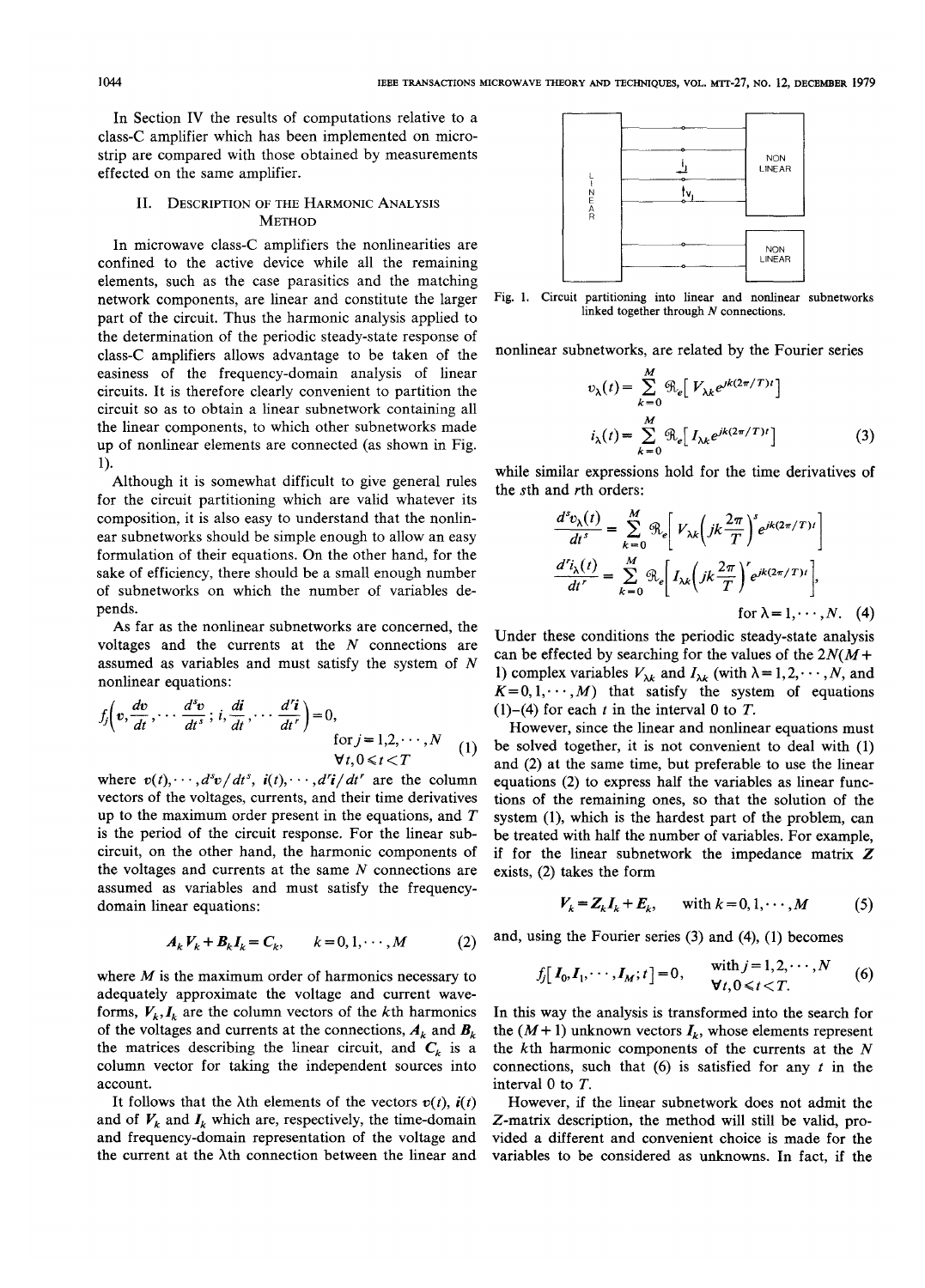admittance matrix exists, the currents have to be computed (by means of the linear equation) in terms of the voltages, which must therefore be assumed as unknowns of the nonlinear problem. In general, for the linear subnetwork, it is necessary to find which kind of matrix representation exists that allows  $N$  variables (voltages and/or currents) to be computed in terms of the remaining ones. This search could be time-consuming and difficult and could also require different matrix representations for the various harmonics so that the choice of the independent variables could be quite complicated. In order to overcome this drawback, a transformation of variables could be effected. In fact, by considering the wave variables instead of voltages and currents, the response of the linear subcircuit at the kth harmonic would be described by the system

$$
b_k = S_k a_k + \gamma_k \tag{7}
$$

 $S_k$  being the scattering matrix at the kth harmonic, and  $a_k$ ,  $b_k$   $\gamma_k$  the column vectors whose elements in the  $\lambda$ th entry are, respectively, the incident, reflected, and impressed waves at the Nh connection which are related to the kth harmonics of the voltages and currents at the same connection by

$$
a_{\lambda k} = \frac{1}{2} \left( \frac{V_{\lambda k}}{\sqrt{R_0}} + I_{\lambda k} \sqrt{R_0} \right)
$$
  

$$
b_{\lambda k} = \frac{1}{2} \left( \frac{V_{\lambda k}}{\sqrt{R_0}} - I_{\lambda k} \sqrt{R_0} \right)
$$
 (8)

or inversely by

$$
V_{\lambda k} = (a_{\lambda k} + b_{\lambda k}) \sqrt{R_0}
$$
  

$$
I_{\lambda k} = (a_{\lambda k} - b_{\lambda k}) / \sqrt{R_0}
$$
 (9)

 $R_0$  being the normalization resistance. In this way the necessity for a suitable choice of the independent electrical variables is overcome, since the existence condition for the scattering matrix is, in practice, always satisfied.

Thus by taking  $(3)$ ,  $(4)$ ,  $(7)$ , and  $(9)$  into account, the nonlinear system (1) can be expressed in the form

$$
g_i(a_0, a_1, \cdots, a_M; t) = g_i(a, t) = 0
$$
 with  $i = 1, 2, \cdots N$   
 $\forall t, 0 < t < T$ . (10)

The solution of this system of equations gives the values of the harmonic components  $a_0, a_1, \cdots, a_M$  of the incident waves at the  $N$  connections so that, by means of a simple frequency-domain analysis of the linear subnetwork, all the electrical variables and network functions of interest can be easily computed. Therefore, the number of real unknowns for the nonlinear problem is  $N(2M + 1)$ , since for all the incident waves at the  $N$  connections the dc components and real and imaginary parts of the M harmonics must be found so that the time-dependent system  $(10)$  is identically satisfied for all the  $t$ 's in the interval O to T.

However, since also the functions (10) are periodic with period  $T$ , they can be expressed by the Fourier series

$$
g_i(\mathbf{a},t) = \sum_{k=0}^{M_g} R_e \left[ G_{ik}(\mathbf{a}) e^{jk(2\pi/T)t} \right] = 0,
$$
  
for  $i = 1,2,\cdots N$   

$$
\forall t, 0 \le t < T \qquad (11)
$$

whose harmonics  $G_{ik}(a)$  can be computed by the fast Fourier transform algorithm,  $M_g$  being the maximum order of harmonics necessary to approximate functions (10). Letting  $M_{\rm g} = M$ , i.e. supposing that each function  $g_i(a, t)$  can be approximated by a Fourier series with a number of harmonics equal to that considered for the wave variables at the connections between the linear and nonlinear subnetworks, the system of nonlinear tirnedependent equations (10) can be transformed into the system

$$
G_{ik}(a_0, a_1, \cdots, a_M) = 0, \quad \text{for } i = 1, 2, \cdots N k = 0, 1, \cdots M
$$
 (12)

which consists of  $N(M+1)$  nonlinear time-independent equations with an equal number of unknowns, which are the  $M+1$  harmonics of the incident waves at the N connections, The periodic steady-state analysis of the amplifier is thus reduced to the search for the unknowns in system (12), in terms of which all the electrical variables and network functions can be determined.

It is to be noted that the maximum order of harmonics M necessary to adequately approximate the waveforms is generally unknown and its value must be chosen taking into account that, if  $M$  is greater than necessary, the waveform approximation is certainly good but the number of equations and unknowns is too high and the computing time too long. If, on the other hand,  $M$  is smaller than its appropriate value, the solution of (12) is not acceptable or does not exist because the number of harmonics is not sufficient to represent the waveforms in the circuit. Therefore, as it is convenient to keep  $M$  as small as possible in order to have a small number of unknowm, and consequently less computing time. an algorithm is needed which, starting with a small tentative value  $M_0$  for M, increases it until the solution of (12) also represents a good approximation of (10). More details on this algorithm are given in the next section.

### III. NUMERICAL SOLUTION

The solution of the nonlinear equations (12) describing the circuit behavior can be numerically found using one of the well-known iterative techniques. Then, by ordering the unknown variables (the real and imaginary parts of the harmonics of the incident waves at the  $N$  connection) in the column vector  $x$  and the real and imaginary parts of all the complex functions  $G_{ik}$  in the column vector  $\Phi(x)$ , system (12) becomes

$$
\Phi(x) = 0 \tag{13}
$$

where  $\Phi(x)$  represents a set of real functions in the real variables  $x$ . Thus by adopting the Newton–Raphson method, the solution is sought by linearizing the nonlinear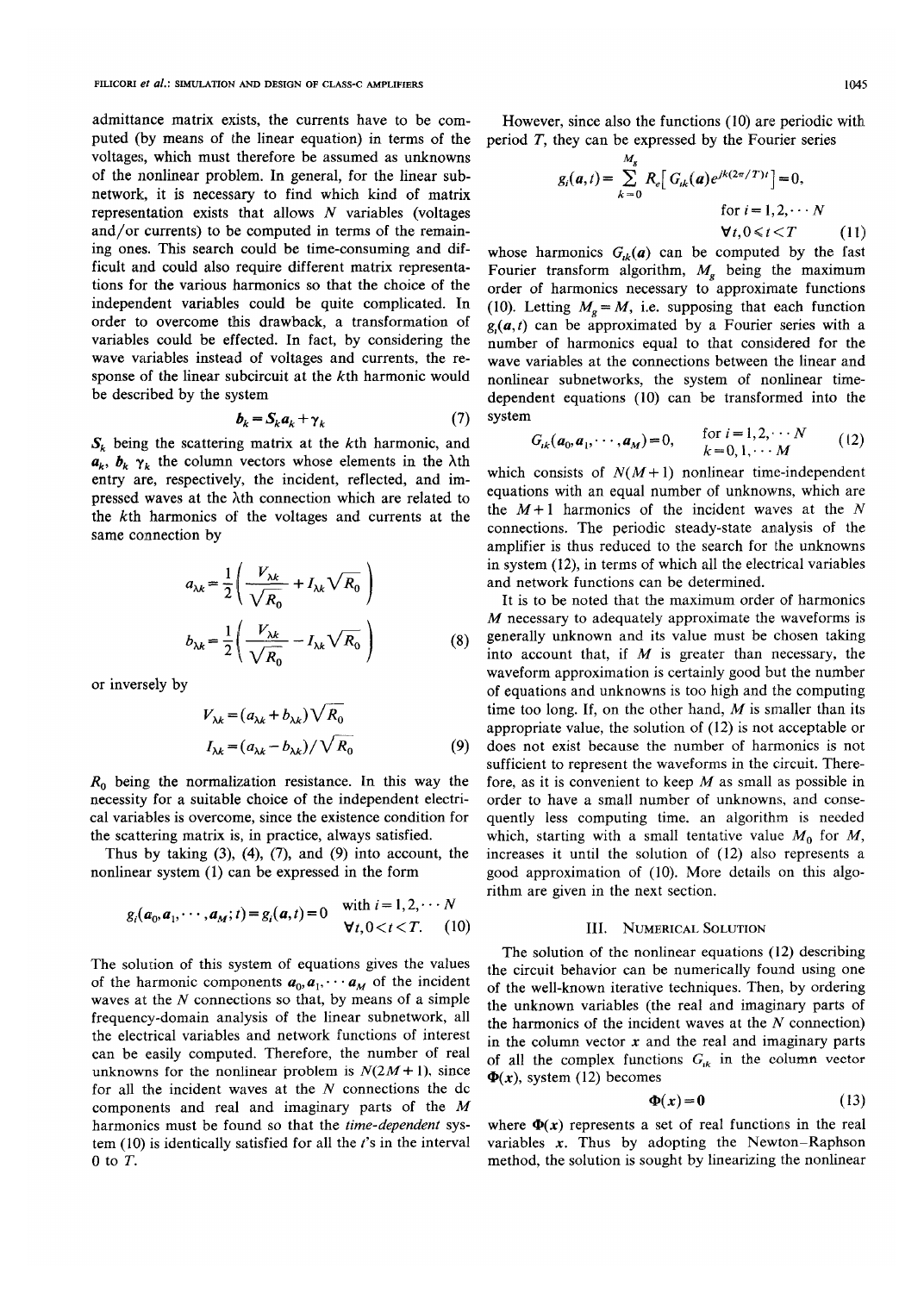system (13) so that at every kth iteration the linear system

$$
\Phi[x^{(k+1)}] = \Phi[x^{(k)}] + J^{(k)}[x^{(k+1)} - x^{(k)}] = 0 \quad (14)
$$

is obtained, where  $x^{(k)}$  is the vector of variable values at the kth iteration and  $J^{(k)}$  the Jacobian of  $\Phi$  with respect to  $x$ . This iterative procedure permits the computation, at every step, through the solution of the linear system of (14), of the vector of the variables  $x^{(k+1)}$  necessary for the  $(k + 1)$ th step. The procedure ends when, for all variables, the difference between the values relative to two successive steps becomes less than a suitably fixed value.

This method is very efficient only if the starting estimated values  $x^{(0)}$  are not too far, in relation to function nonlinearity, from the solution. On the other hand, when the initial values are not well chosen, the method may be very slow and sometimes may not converge. This difficulty of convergence, however, does not depend on the method chosen since it arises, although in a different way, when the solution of the system  $(12)$  is sought for through the minimization of an "error function" defined as

$$
E(x) = \tilde{\Phi}\Phi
$$
 (15)

 $\sim$  denoting transposition. In fact, in this case the minimization algorithm might converge to local minima which do not coincide with the true solution. Therefore, it must be taken into account that the possibility of obtaining the solution of the nonlinear system (13) is conditioned by the initial estimate of the unknown vector and that making a good estimate may in practice prove quite difficult, especially when there is high nonlinearity in the circuit.

This drawback can be overcome if a particular solution, corresponding to particular values of some parameters of the circuit, can be easily found and also if it is possible to define a strategy such that starting from the particular solution, the required solution can be obtained through successive gradual transformations of the circuit. Analytically the concept may be explained by making explicit in (13) its dependence on the circuit parameters such as, for example, the bias conditions, the impressed signals, and the values of some components. These parameters identifying a particular configuration may be ordered in a vector  $\xi$  that can be explicitly introduced in the system (13), which takes the form

$$
\Phi = \Phi(x,\xi) = 0. \tag{16}
$$

Thus the circuit transformations described above are operated by changing  $\zeta$ . In fact, by indicating with  $\xi^0$  the vector of the parameters in the particular configuration to which the known solution  $x^0$  corresponds and with  $\xi^*$  the vector relative to the final configuration to be analyzed, the circuit transformation may be expressed in terms of a single parameter  $h$ , whose value may change from 0 to 1, by letting

$$
\xi(h) = \xi^0 + h(\xi^* - \xi^0). \tag{17}
$$

In these conditions, increasing with a suitable strategy the parameter h, it is possible to modify the circuit step-bystep in such a way that at every step the search for the solution relative to that circuit configuration, starting



Fig. 2. Extrapolation procedure for estimating, at every step, the starting value  $x^*$  on the basis of the previous results (the linear case).

from the results of the analyses relative to the previous one, is easy. At every rth step the column vector  $x^{(r+1)}$ must be found corresponding to the parameter  $h^{(r+1)}$  in such a way that

$$
\Phi[x^{(r+1)}, \xi(h^{(r+1)})] = 0. \tag{18}
$$

The increment  $\Delta h^{(r)} = h^{(r+1)} - h^{(r)}$  must be chosen small enough to obtain a rapid convergence but as large as possible to reach the given circuit configuration, corresponding to  $h = 1$ , in a small number of steps.

In order to make the search for the solution of (18) efficient also with relatively high values of  $\Delta h$  it is convenient to make, at every rth step, an estimate  $x^{(r+1)}$  of the solution on the basis of the results  $x^{(r)}$ ,  $x^{(r-1)}$ ,...,  $x^{(0)}$ of the analyses already effected through a preliminary extrapolation. In practice, it is convenient to limit the extrapolation to the last points in order to avoid the use of polynomials of too high order. It has been verified that it is sufficient to take only the last three values into account. In Fig, 2 the case of linear extrapolation is shown.

It is also necessary to define an algorithm which finds the most convenient value for  $\Delta h$  in order to satisfy the opposing demands specified above. The flowchart of a very simple algorithm which has been tested with good results is shown in Fig. 3. It operates by halving the value of  $\Delta h$  when the solution of the system (18) is not found and doubling it when in the last three steps the solution has been successfully found with the current value of  $\Delta h$ . Even though many other more sophisticated strategies can be defined to update  $\Delta h$ , it is not worth dwelling on this point here.

It should be noted that the method proposed, besides making the search for the solution more reliable and faster, at the same time gives results which are useful to completely characterize the circuit behavior. For example, in the analysis of a class-C amplifier the particular circuit configuration whose solution is clearly known corresponds to a zero input signal and, therefore, the vector  $\xi$ contains only one element: the input signal amplitude which must be increased with  $h$ , starting from zero, until the nominal value is reached for  $h = 1$ . The input signal is zero for  $h = 0$  and the solution is known since the transistor is biased in the interdiction region, so that both the emitter and collector current harmonics are zero. Increasing the value of  $h$  means increasing the amplitude of the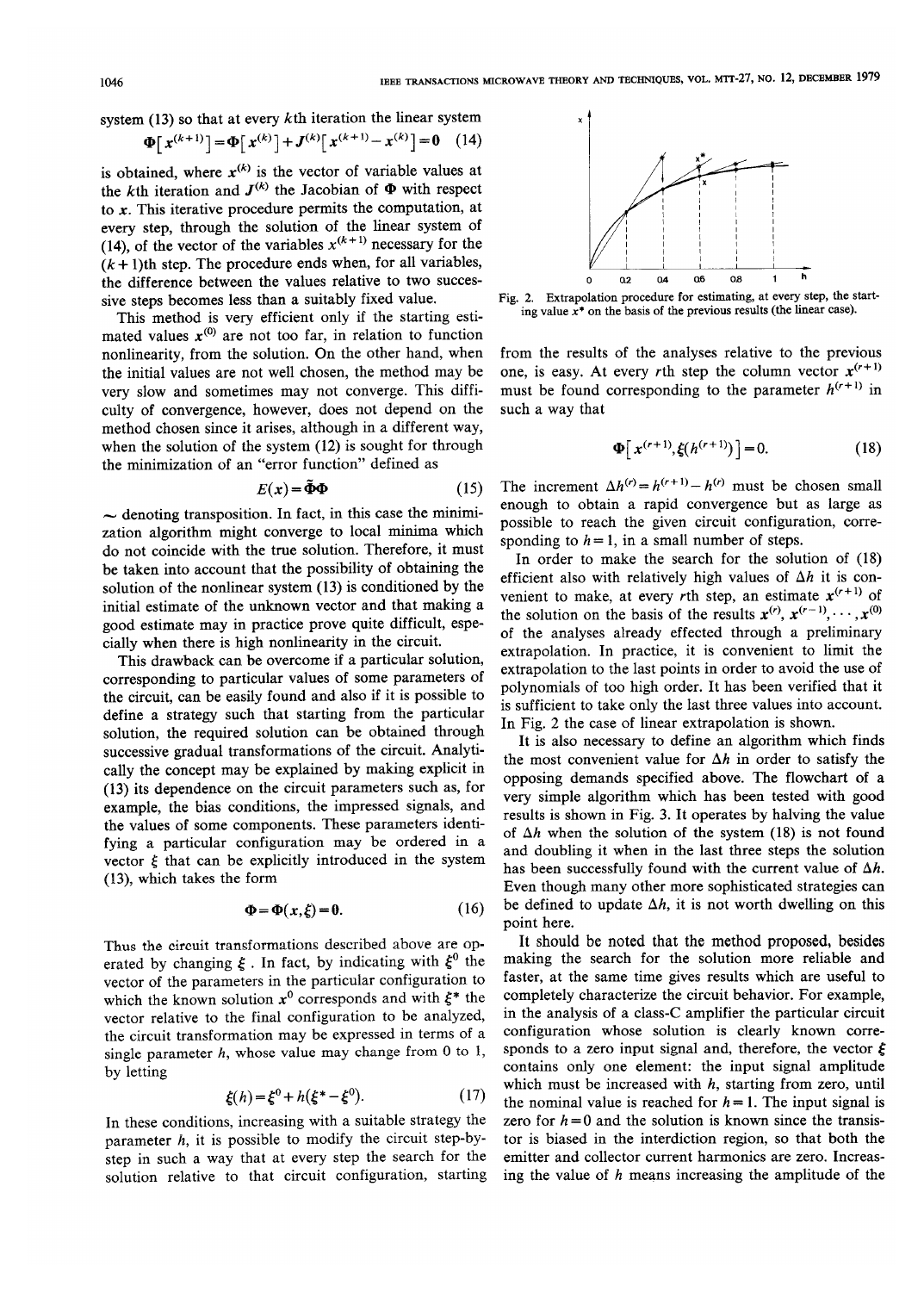

Fig. 3. Flowchart of the step-by-step algorithm for the nonlinear circuit analysis.

input signal which characterizes the various circuit configurations. In this case, therefore, the step-by-step technique proposed here not only gives the solution corresponding to the nominal value of the input signal, but supplies also, as an extra result, the circuit response for a set of input signal values lower than the nominal one.

Moreover, for better computing efficiency, it is also necessary to define the algorithm to find the minimum value for the number  $M$  of harmonics needed to adequately approximate the waveforms of the unknown electrical variables taking into account that, as has been stated in the previous paragraph, M must increase as the circuit nonlinearities increase and, therefore, with h, which, in the case of the class-C amplifier, fixes the input signal amplitude. This algorithm has been included in the

routine SOLVE whose flowchart is shown in Fig. 4. At every step, after the solution corresponding to the current value of  $h$  and  $M$  has been found by the Newton–Raphson algorithm, the "accuracy indexes"

$$
R_j = \sqrt{\frac{1}{T} \int_0^T g_t^2(a, t) dt}, \quad \text{for } j = 1, \cdots, N \quad (19)
$$

which are the rms values of the residuals of the circuit equation (10), are computed and the tests

$$
R_i < \epsilon, \qquad \text{for } j = 1, \cdots, N \tag{20}
$$

are effected with a suitable value for  $\epsilon$ . The verification of these tests indicates that, for the current value of  $M$ , the solution of the system (18) represents an acceptable approximation to the solution of the circuit equation (10). If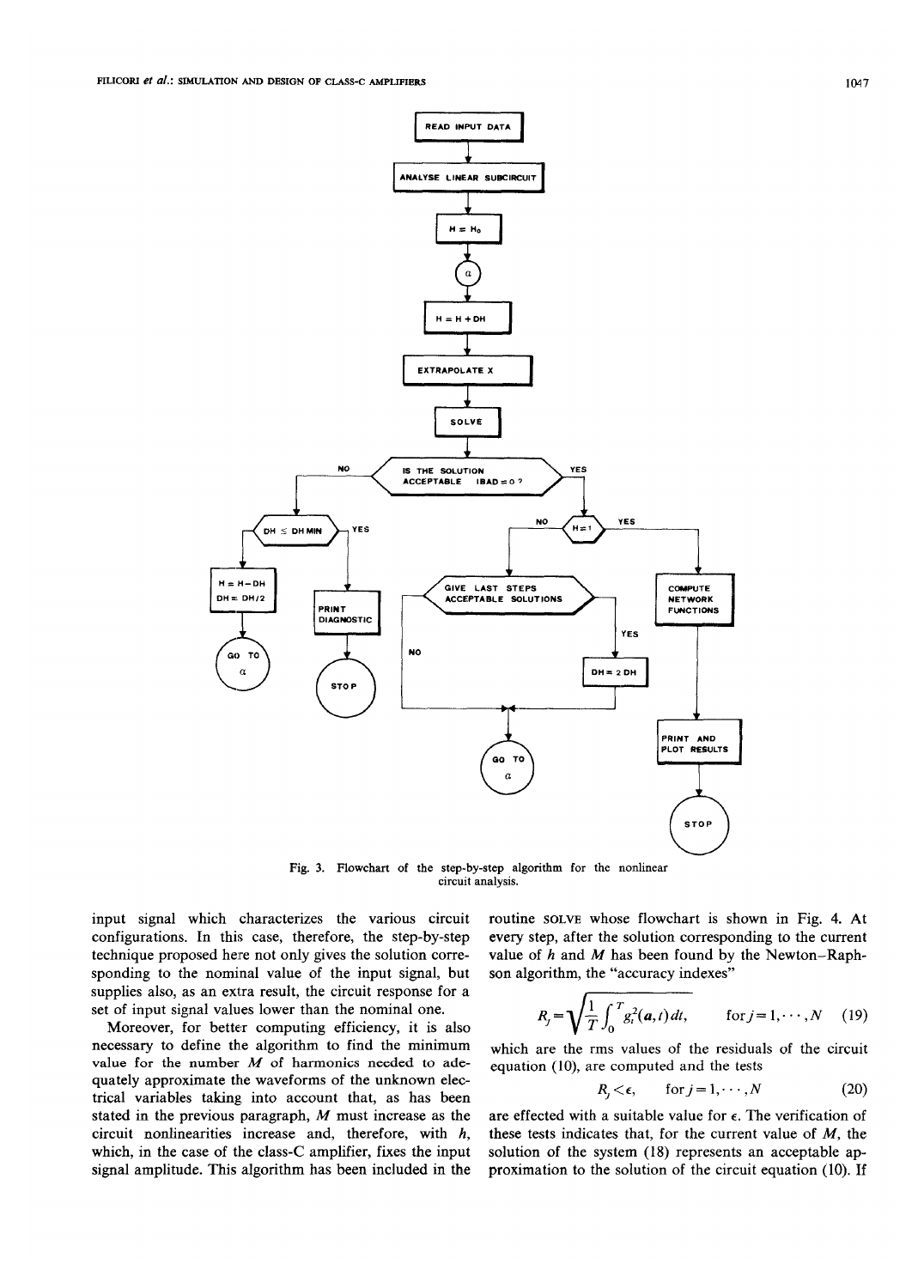

Fig. 4. Flowchart of the routine "SOLVE."



Fig. 5. The analyzed microwave class-C transistor amplifier.



Fig. 6. The MSC 3000 transistor model

the tests are not verified, the number  $M$  of harmonics is not sufficient to represent the circuit waveforms and must, therefore, be increased by a convenient increment.

The computer program, which has been written to analyze nonlinear circuits on the basis of the method and the algorithms described above, has been structured in such a way that it is easy to prepare the input data describing the circuit. The user first has to partition the circuit into linear and nonlinear subnetworks and describe the linear one with the language of the program adopted to perform the frequency-domain linear analysis [4]. Then the data and the routine for computing the nonlinear functions relative to the nonlinear subnetworks must be provided. This operation is very simple since it consists in writing the Kirchhoff's laws in terms of the connection voltages and currents and the functions relative to every nonlinear component. However, some care must be taken in partitioning the circuit in order to avoid the introduction of a large number of variables from which the computing time strongly depends. A practical example of these operations is given in the following section where a class-C amplifier is considered.



Fig. 7. Amplifier partitioning into linear and nonlinear subnetworks.



Fig. 8. Amplitudes of the harmonics of the emitter and cottector currents computed with  $M=4$  and  $M=8$ .

### IV. ANALYSIS OF A CLASS-C AMPLIFIER

The program has been used to analyze the response of the class-C transistor amplifier with a center-band frequency of 1.6 GHz shown in Fig. 5 and provided by ESA-ESTEC under a research contract with the Turin Polytechnic. The amplifier implemented on microstrips employs a MSC 3000 transistor which has been modeled with the equivalent circuit [5] shown in Fig. 6. Its parameters have been measured at the Turin Polytechnic under the same contract [6].

For the analysis, the amplifier has been partitioned into two subnetworks, one linear and the other nonlinear, connected through three terminals as shown in Fig. 7. The nonlinear subnetwork behavior is described by

$$
f_E = i_E - i_F + C_E \frac{dv_{E'}}{dt} + \alpha_R i_R = 0
$$
  

$$
f_C = i_C - i_R + C_C \frac{dv_{c'}}{dt} + \alpha_F i_F = 0
$$
 (21)

with

$$
v_{E'} = v_E + R_B(i_E + i_C)
$$
  
\n
$$
v_{C'} = v_C + R_B(i_E + i_C)
$$
 (22)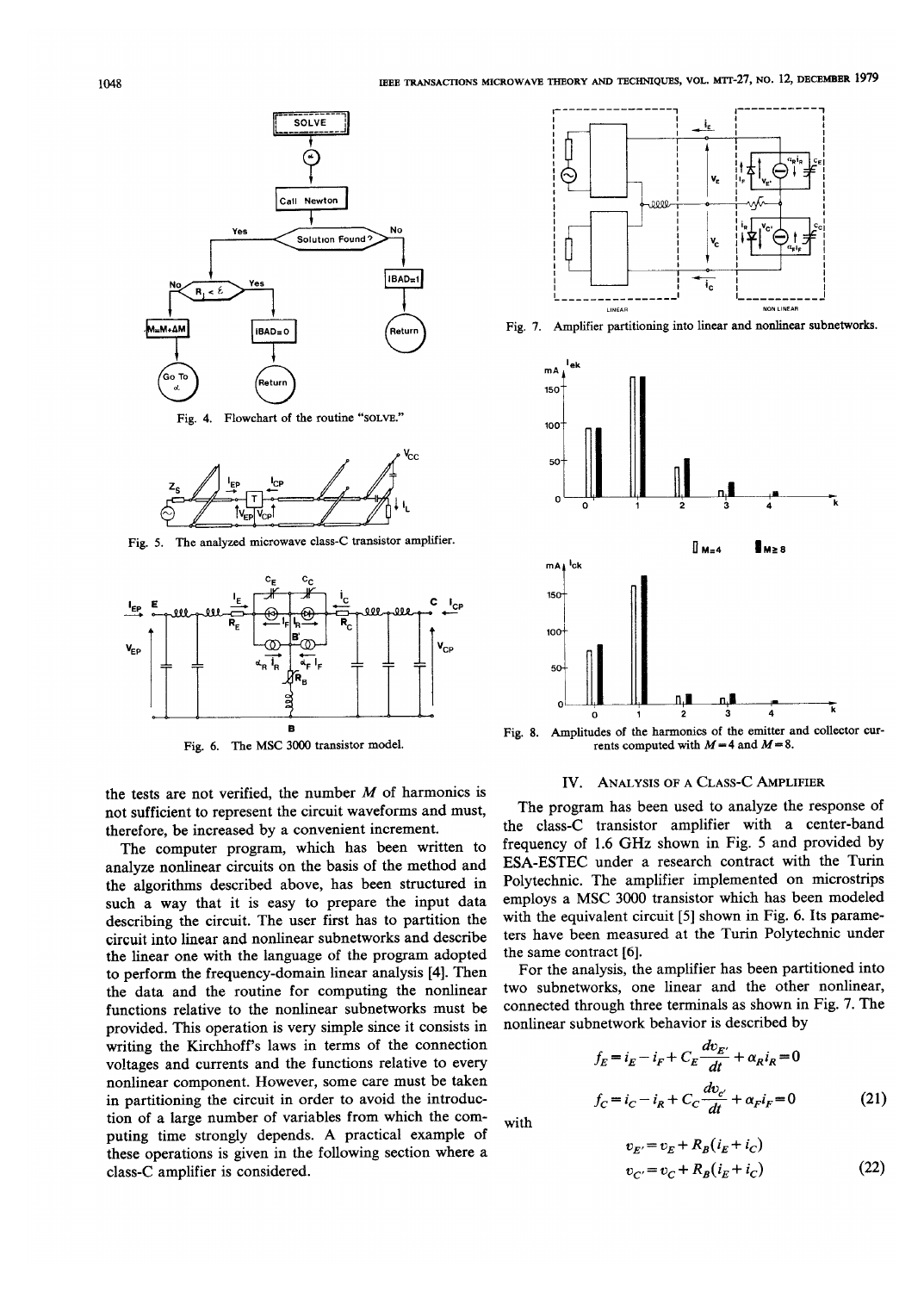

Fig. 9. The computed waveforms of some voltages and currents in the class-C transistor amplifier.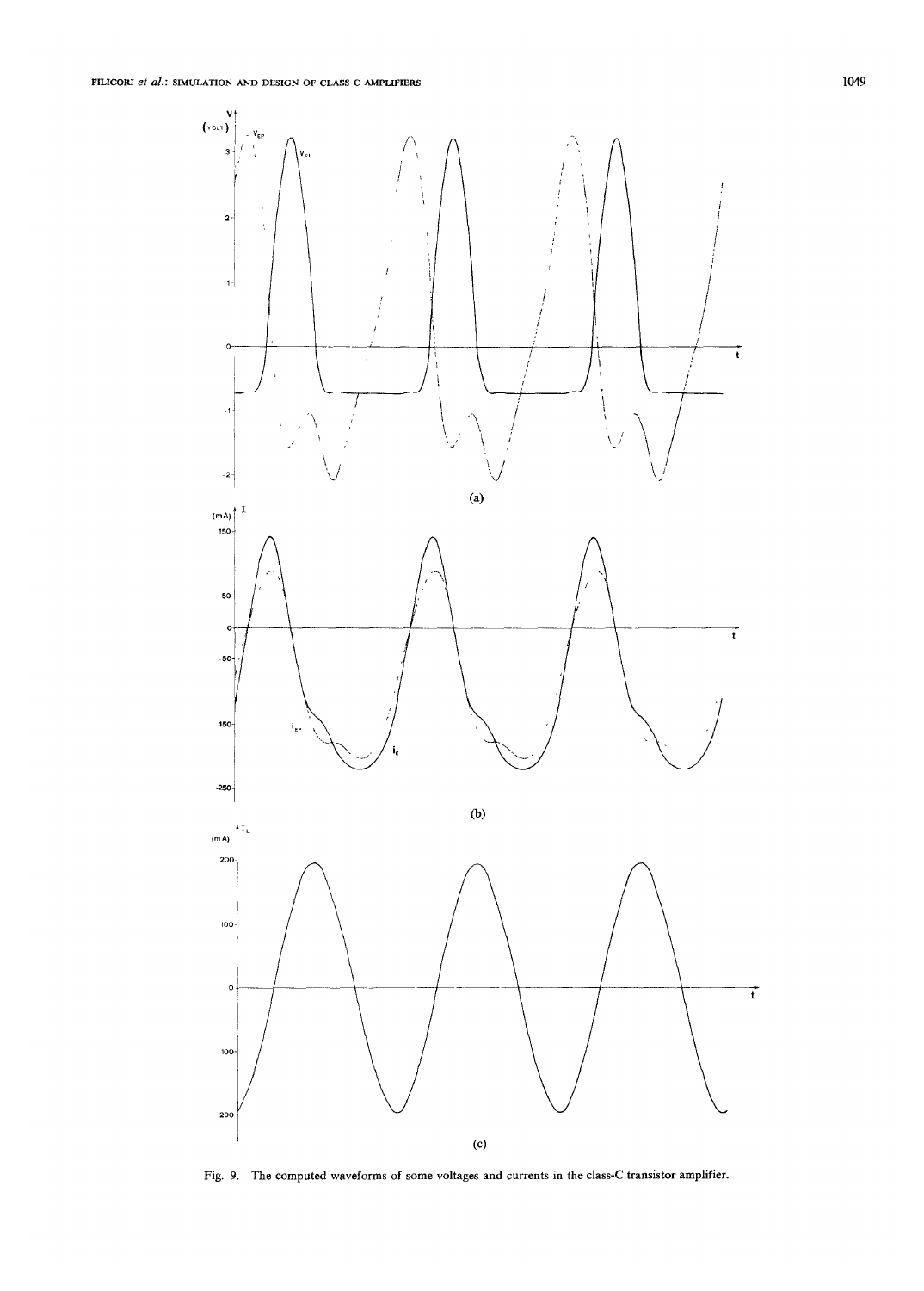

Fig. 10. Plots of the output power  $P_{\text{out}}$  dc collector current  $I_{\text{dc}}$ efficiency  $\eta$ , and power insertion gain G versus input power  $P_{IN}$ .

where  $i_F$ ,  $i_R$ ,  $C_E$ ,  $C_C$ ,  $\alpha_F$ , and  $\alpha_R$  are nonlinear functions of  $v_{E'}$  and  $v_{C'}$ , and  $R_B$  is a function of  $i_B = i_E + i_C$ . Thus (21) can be expressed in terms of the voltages and currents at the connections and of their first derivatives

$$
f_E = f_E \left( i_E, \frac{di_E}{dt}, i_C, \frac{di_C}{dt}, v_E, \frac{dv_E}{dt}, v_C, \frac{dv_C}{dt} \right) = 0
$$
  

$$
f_C = f_C \left( i_E, \frac{di_E}{dt}, i_C, \frac{di_C}{dt}, v_E, \frac{dv_E}{dt}, v_C, \frac{dv_C}{dt} \right) = 0.
$$
 (23)

These functions have been coded in the routine NONLIN which is attached to the main program.

As far as the linear subnetwork is concerned, by means of SCAMAT [10] (a general-purpose program for frequencydomain linear analysis) the impressed waves  $\gamma_k$  and the scattering matrix  $S_k$  of the linear subnetwork have been determined for every kth harmonic. By means of these and calling the routine NONLIN, the program computes, according to the technique described, the incident waves at emitter and collector connections, in terms of which all the network functions are also evaluated. In the amplifier analysis the program introduced  $M=8$  harmonics and reached the solution through 14 different values of  $h$ which increased the input power from 1 percent to 100 percent of its nominal value. The Newton-Raphson algorithm required an average of 4 iterations/step and a total number of 58 computations of the circuit equations. Moreover, care must be taken not to increase unnecessarily the number  $M$  of harmonics since the number of variables, and thus the computing time, depend on it. Therefore, the maximum value for the accuracy index  $R_i$ , according to which the analysis algorithm establishes the value of  $M$ , must be carefully chosen.

In order to compare the analyses of the amplifier made with different values of  $M$ , the amplitudes of the harmonics of the emitter and collector currents computed with  $M=4$  and  $M=8$  are shown in Fig. 8. The waveforms of some voltages and currents, relative to the analysis effected with  $M = 8$ , are plotted in Fig. 9. The dc collector current, the output power, the efficiency, and the power



Fig. 11. Plots of the amplitudes (a) and phases (b) of the computed  $(S^*)$  and measured  $(S)$  values of the large-signal S-parameters versus de collector current for transistor MSC 3000 at 1.6 GHz.

**TABLE I** COMPUTED AND MEASURED VALUES RELATIVE TO THE AMPLIFIER IN FIG. 5 WITH INPUT POWER  $P_{IN} = 100$  mW,  $V_{CB} = 28$  V, **EXEQUENCY**  $f = 16$  **GHz** 

| Network<br><b>Functions</b> | Computed<br>Values | Measured<br>Values |
|-----------------------------|--------------------|--------------------|
| de Collector Current        | 79.2 mA            | $82 \text{ mA}$    |
| Output Power                | $922 \text{ mW}$   | 990 mW             |
| Gain                        | $9.65$ dB          | 9.96 dB            |
| Efficiency                  | 37 percent         | 39 percent         |

insertion gain versus the input power are plotted in Fig. 10, by using the partial results relative to the different increasing values of  $h$ . Then, to verify the validity of the results obtained, the computed network functions have been compared with the corresponding ones directly measured on the amplifier and the relative values are given in Table I.

In order to validate the transistor model the large-signal S-parameters have also been measured and compared with those computed by the analysis program by simulating the measurement procedure. In particular, as in the actual measurement technique, the incident and reflected waves at the transistor ports have been computed under two operating conditions: one with the output loaded with